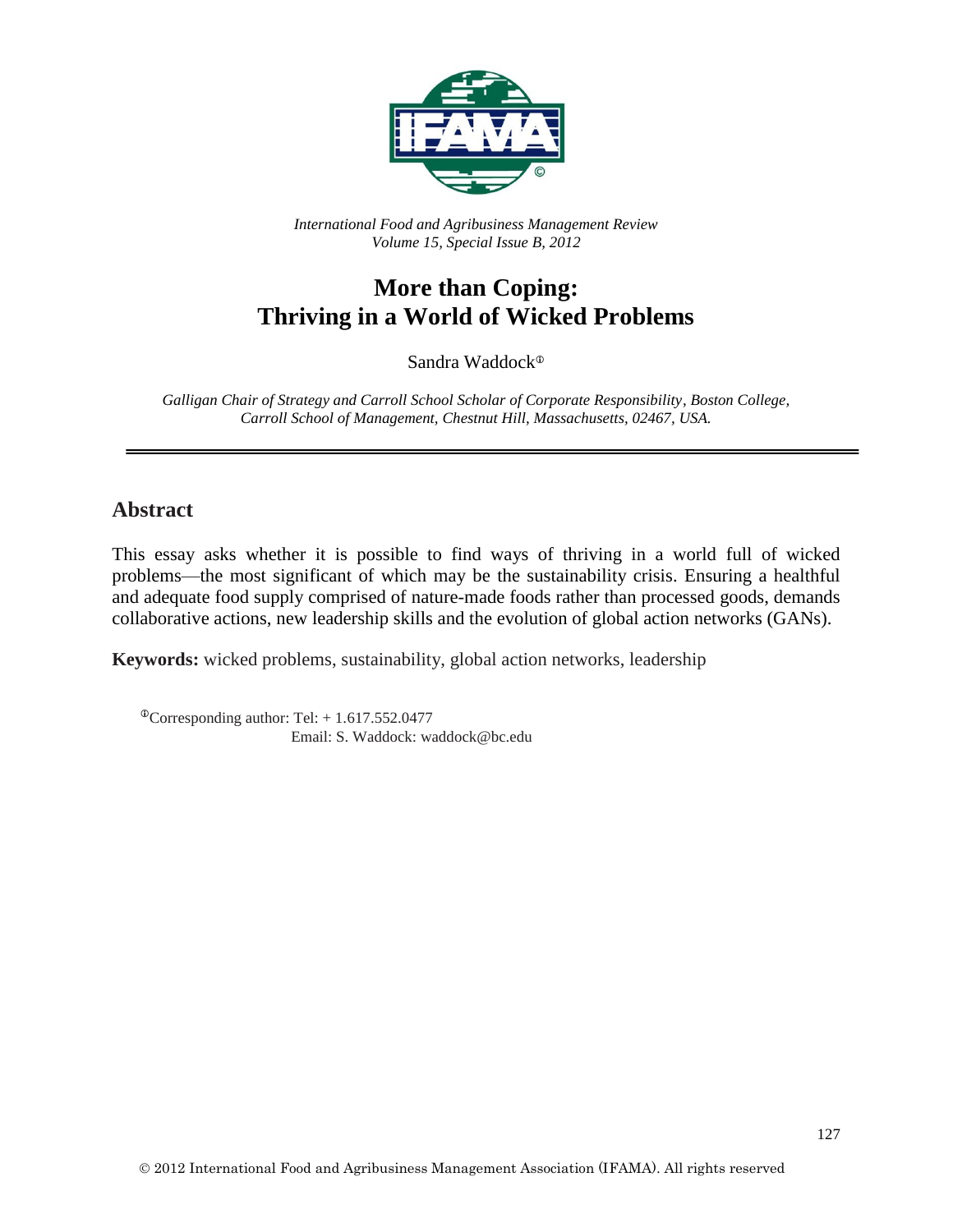Lately, I have been taken by the idea of wicked problems, I suppose in part because so many of the problems confronting businesses, humanity, society, and the planet seem wicked—and increasingly so. Problems, of course, are never simple, but the nature and complexity of problems we face today have grown more complicated as globalization, issues of sustainability and technology provide ever-more connections among problems that once seemed local. As anyone reading this *Special Issue* knows, wicked problems are intractable, hard to define and seldom resolve in ways that satisfy everyone.

Multiple stakeholders holding differing viewpoints, combined with multiple authorities create a scenario where no one is able to simply dictate solutions—despite a possible desire to do so. By their nature, then, wicked problems must receive input from a cross-section of stakeholders and authorities, but a resolution will require that leadership be dispersed among the multiple groups tackling the issue (Churchman 1967; Horst & Webber 1973). Because there are so many ways to define both the problems and the solutions, whatever resolutions develop will most likely leave some parties unsatisfied (Grint 2005; Marshak 2009; van Bueren, Klijn & Koppenjan 2003).

As difficult as it seems, the best path to addressing wicked problems is that collaborative, dialogic, and inherently democratic process which brings the relevant actors together in dialogue. Yet, too often the mechanisms which currently exist to cope with societal/ecological problems of this "wicked" nature are rigid hierarchical systems, run by both bureaucratic and authoritative entities having multiple interests powered by money rather than public interest.

Still, wicked problems beset all businesses, NGOs, and governmental agencies operating in the food and agricultural sectors. Somehow they are managed—for good or for ill. Sustainability, is one such wicked problem that all sectors face, and few know how to handle. Sustainability is about stasis—maintaining things as they are, while we all know that life and systems are dynamic and constantly in a state of flux—they get better or they get worse. The problem with sustainability is that status quo is not working, nor will it provide—business, humanity, or society—a future we wish to achieve. As John Ehrenfeld points out in "Sustainability by Design" (Ehrenfeld 2008), becoming less unsustainable will not actually result in sustainable behaviors and patterns. Switching from "doing less harm" to "doing good" requires a shift of mind, what Peter Senge (Senge 1990; Senge 2006) termed a *metanoia*. Recognizing the revolutionary nature of what humanity is being 'called' to do today is to save itself from its current path of ecological destruction and unsustainability (Lovelock 2006; McKibben 2010; Senge 2008).

But sustainability is only the tip of the "wicked" iceberg. To highlight the nature of wicked problems affecting the food and agricultural industry, consider this incident which occurred in the US. In November of 2011, the US Congress determined that pizza, when covered in tomato sauce, could be considered a vegetable (well, ok, tomato sauce is now widely considered to be a vegetable, but technically tomatoes are actually fruit). Recalling President Ronald Reagan's thwarted attempt to define ketchup as a vegetable in the early 1980s, the US Congress voted in 2011 to undo the proposed healthier food standards for school lunches (which might have limited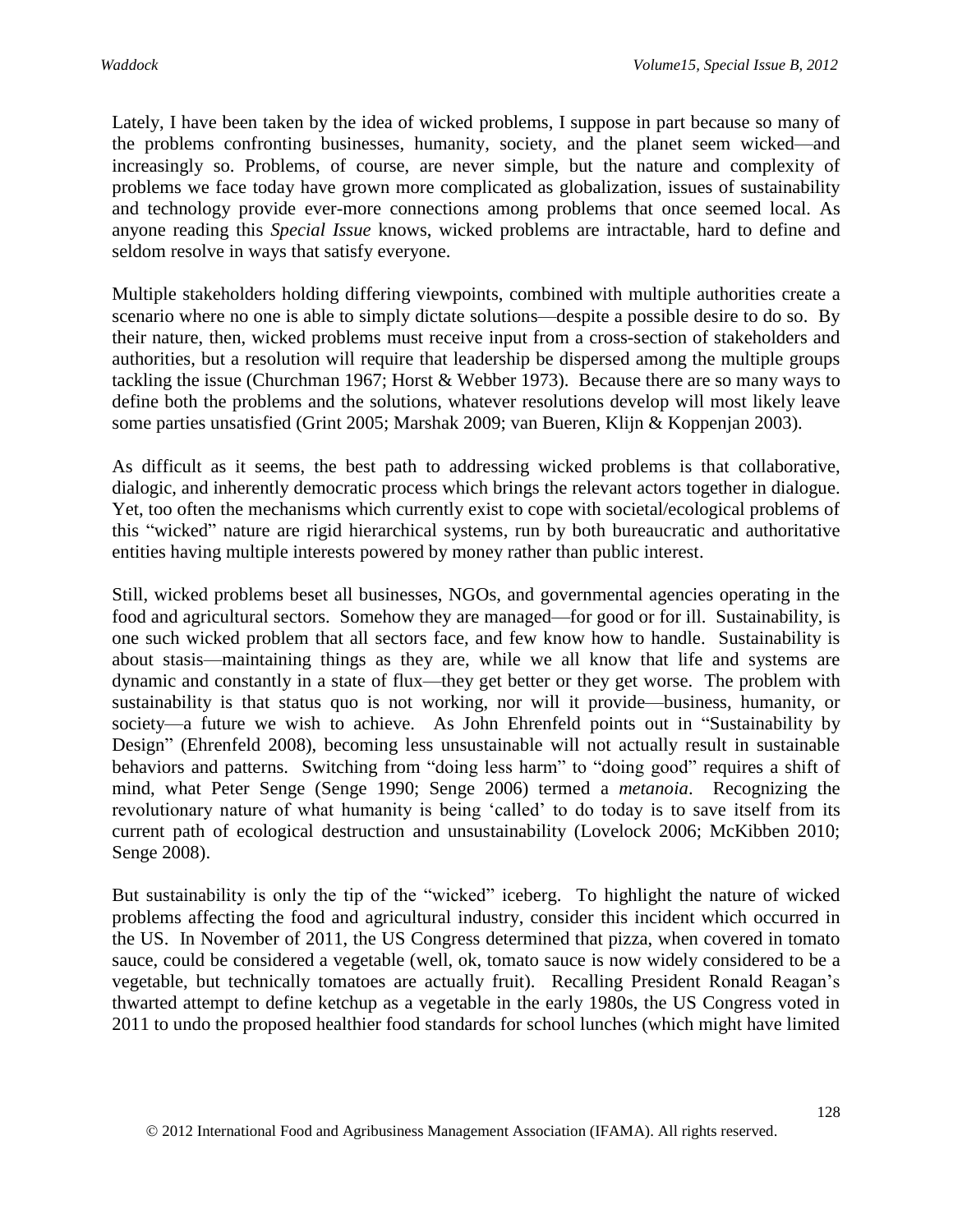$\overline{a}$ 

foods such as salt, french fries, and pizza in favor of more fresh fruits and vegetables). The sauce on pizza allows it to remain in national school lunch programs and gain credit as a vegetable.<sup>1</sup>

Why does the "pizza as a vegetable" issue (taken as a metaphor rather than literally), exemplify the types of wicked problems that I believe are typical today? Well, for one thing, the issues are far from simple—and far from clearly defined. These issues coalesce into significant problems found in the American diet, the obesity epidemic, family lifestyles, school budgets and the right to choose what to eat, as well as the sophisticated marketing practices that "sell" unhealthy products to the unwitting public; the industrialized food-growing-production-and distribution systems; and to a political system in the US that increasingly aligns political interests with industry interests because of corporate contributions to political campaigns. Perhaps solutions for public health interests can be found through redefining "health" issues and applying it to the health of students, schools and their budgets, and the businesses whose interests might be harmed by a reclassification—and by bringing all the relevant stakeholders and policy makers into a room (and process) where all ideas could be vetted and new thinking evolved.

Food production and consumption in the US today has resulted in chronic under-nutrition combined with obesity in some populations who eat a lot of highly processed and high calorie foods low in nutritional value. This reality was dramatically and forcefully illustrated in the documentary "Supersize Me", which focused on the harmful effects of highly salted, heavily processed and high calorie foods on health. Relatedly, the way food is processed and consumption patterns combined with sedentary lifestyles has contributed to a growing obesity problem (a third of all US adults and children are overweight or obese and 17% of children were considered obese in 2011). There is more. Industrial processing of agricultural foods leads to over-fertilization and overuse of pesticides for monoculture crops grown in huge tracts, particularly: corn, soybeans, and wheat. Michael Pollan in his book "The Omnivore's Dilemma" documents the extent to which corn, high fructose corn syrup and other corn by-products now permeate our food chain (Pollan 2007). These "modern" agricultural practices tend to result in food products with diminished nutritional value, as well as mono-crops that are vulnerable to pesticide-resistant bugs or diseases.

Further, processing of food results in "food products," that is, highly processed foodlike substances filled with chemicals, with even less nutrition than depleted soils produce rather than what Pollan calls "real food" or unadulterated nature-grown foods (Pollan 2007). Processing combines food with stabilizers, salts, fats, and other exotic additives (if you doubt this statement, just read the ingredient list on most packaged foods and notice how few are actually recognizable food ingredients) to make the product look and taste appealing, even though the end product may have little in common with its real food ancestor. To add to the complexity, sophisticated marketing practices create an environment in which these "convenience" foods are valued above healthier less processed options, and unhealthful food choices are widely marketed to adults and children alike. In part this happens because these highly processed foods provide more calories at less cost than healthier options, e.g., real fruit and vegetables. A wicked problem indeed!

 $1$  E.g., MSNBC report, http://www.msnbc.msn.com/id/45306416/ns/health-diet and nutrition/#.TsqmQ3KwXXm, 11/15/2011; Jason Linkins, Huffington Post, http://www.huffingtonpost.com/2011/11/16/pizza-vegetable-schoollunches-lobbyists\_n\_1098029.html, 11/16/2011; Allison Aubrey, Pizza as a Vegetable? It Depends on the Sauce, http://www.npr.org/blogs/thesalt/2011/11/15/142360146/pizza-as-a-vegetable-it-depends-on-the-sauce, 11/15/2011.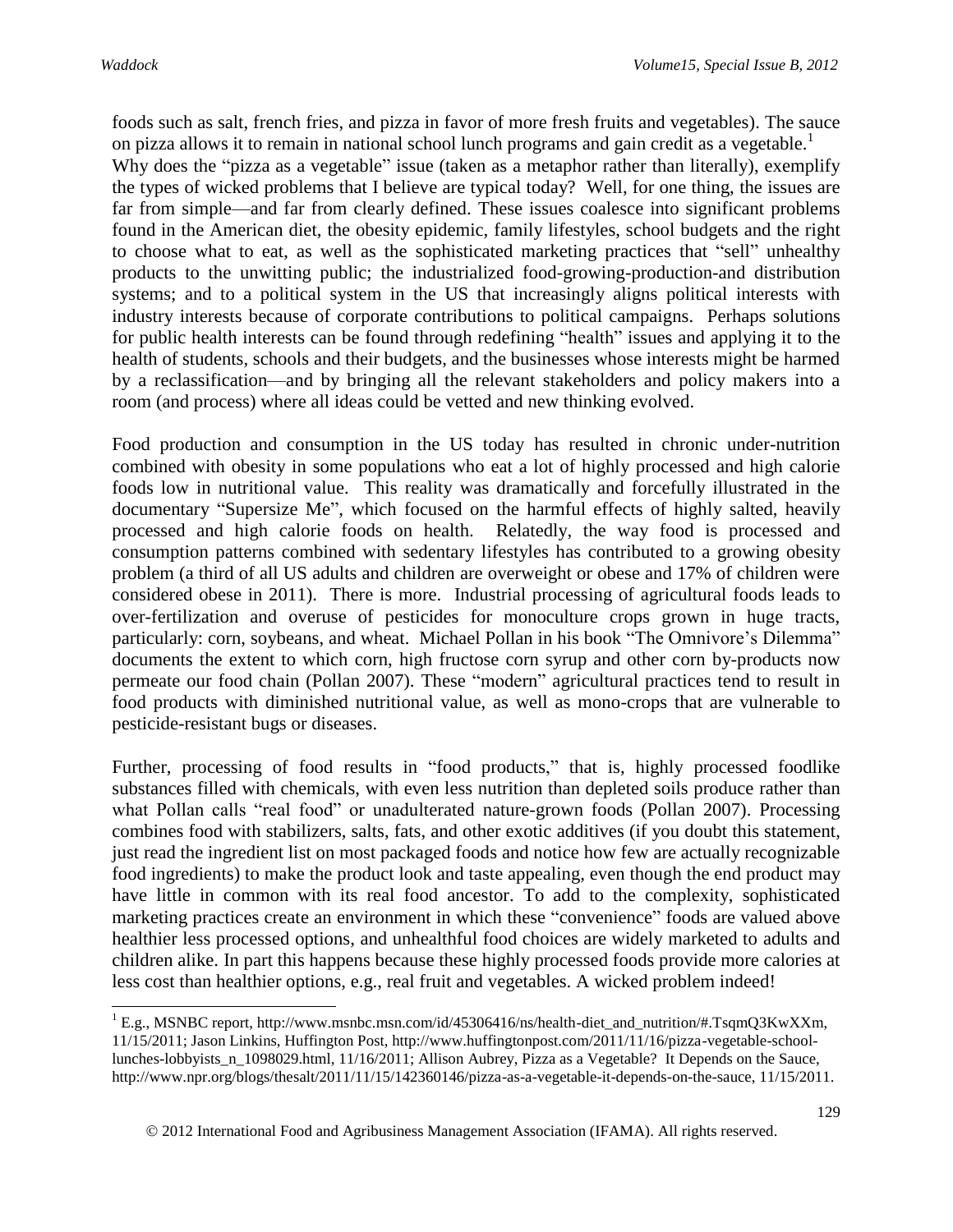$\overline{a}$ 

But what was most striking about the metaphorical "pizza sauce as a vegetable" decision are the political machinations working behind the scenes which suggest how wicked the problem actually is. Health and nutrition advocates argued for healthier foods, which tend to provide fewer calories at a higher cost, a problem in an era of strained local school district budgets. Lobbyists for the salt and food industry argued, essentially, to keep regulations around tomato sauce, salt content, and potatoes from shifting toward options deemed to be healthier because of their investment in the current system.<sup>2</sup> Conservatives argued that "choice" was somehow being restricted (as if there actually were "choices" in school lunches) and that the new standards would create overly burdensome regulation. In the end, tomato sauce remained classified as a vegetable (along with other salty and high fat foods) for school lunches. Still, it is in the nature of wicked problems not to be resolved to everyone's liking—though in this case the common good seems to have been thwarted, too.

Although multi-stakeholder interactions can help provide insights into some of the causes and potential resolutions to the wicked problems, the nature of wicked problems, even problems that on the surface seem simple, make them inherently difficult. Grappling with wicked problems necessitates collaborative rather than unilateral approaches (Horst & Webber 1973; Marshak 2009; van Bueren et al. 2003); and they are more complex which makes it harder to reach agreed outcomes.

Waddell has documented the growth of what are called global action networks (GANs) as one type of mechanism for contending with problems. They inherently go beyond the scope of any single institution or entity to focus on issues that are inherently wicked in nature (Waddell 2009; Waddell 2007). GANs, according to Waddell, are global and multi-level (local, regional, global), entrepreneurial action learners, public good producers, diversity-embracing inter-organizational networks that act as systemic change agents—mostly voluntarily (Waddell 2009). GANs, like other parts of what I have elsewhere called the emerging global infrastructure on corporate responsibility (Waddock 2008), represent voluntary collaborative approaches to deal with issues related to the public good that exist on a global scale—all of which are wicked problems. Examples include global reporting on sustainability and social issues (e.g., the Global Reporting Initiative), global principles and standards (e.g., the UN Global Compact), or, more relevant to this *Special Issue,* sustainable food production (e.g., the Sustainable Food Laboratory). We could add multi-stakeholder dialogues of various sorts—and even the spate of protests which occurred during the Occupy Wall Street and other protest movement that have swept the world in recent years. In the Occupy movement, the collaborative, multi-stakeholder structure lacked a central authority or leadership and seemed to offer alternatives to the current rigid systems of decision-making, particularly when the problems being addressed crossed national and institutional boundaries, as wicked problems often do.

The type of leadership needed to manage wicked problems is very different from the heroic or authoritarian forms of leadership that typically come to mind. The very nature of wicked

<sup>2</sup> Daily Mail Reporter, http://www.dailymail.co.uk/news/article-2062056/Pizza-vegetable--covered-tomatopaste.html?ITO=1490, 11/19/2011; International Business Times,

http://au.ibtimes.com/articles/252925/20111121/congress-pushes-classify-pizza-vegetable-au-ibtimes.htm, 11/21/2011.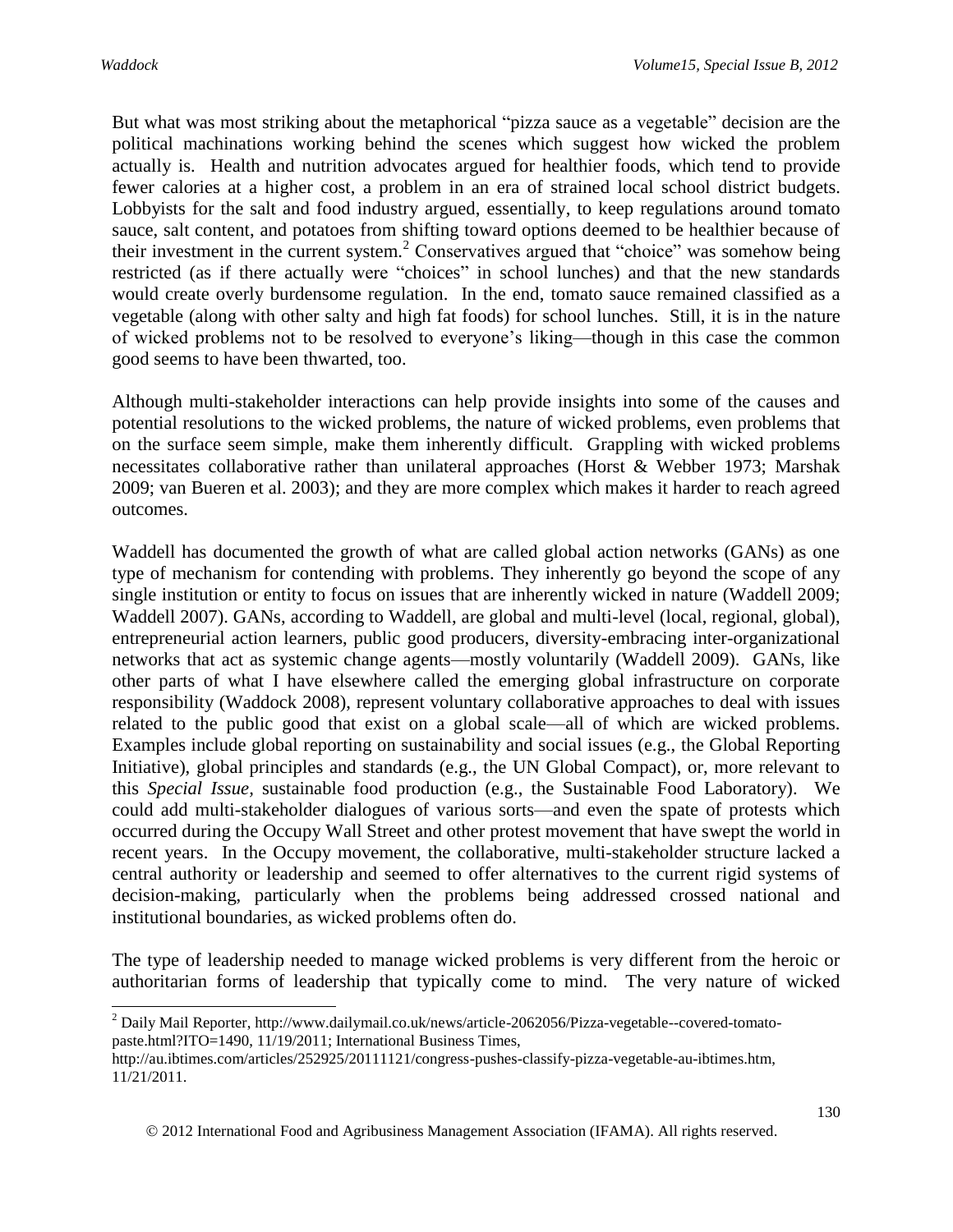$\overline{\phantom{a}}$ 

problems means that no single individual or organization has the necessary authority to unilaterally impose a solution—and that is why multi-stakeholder alliances and coalitions (and various forms of engagement) are needed. As illustrated in the pizza example, the outcomes are not always to everyone's liking. The way in which the public good or public interest gets defined when dealing with a wicked problem is a necessary product of inputs from multiple stakeholders—some of whom are likely to have more power, more money or more influence than others. Democratically-based initiatives can better absorb a wide range of inputs and consolidate them through some sort of process where unilateral approaches and are more likely to achieve outcomes that more stakeholders can buy into.<sup>3</sup>

Working on wicked problems demands an orientation toward not only the individual or corporate good, but also and more importantly toward the common good. To think about the common good in the same context as the pizza example, entrenched interests with much to gain from the status quo exist and provide an added level of complexity that creates demands for new types of leadership skills. Among the skills in businesses and other institutions that engage in dealing with wicked problems, be they in food and agriculture or in other aspects of society, are an ability to "leave one's power hat at the door," and enter into a true dialogue about what the common good is. Finding the common good in fraught situations involves losing one's own ego and putting aside one's own interests—and that is hard to do in most business and industry contexts absent of regulatory initiatives that demand that such moves be made. Most incentives in business today, for example, orient leaders toward short term rather than long-term gains and thinking.

Dealing effectively with wicked problems also demands that participants in a resolution process take a long- rather than short-term time perspective. They also need a capacity to reframe issues and problems, often by moving up from a specific definition of the problem to a higher level of abstraction, where it is more likely to find common ground (i.e. the common good or public interest) than at lower definitional levels. Einstein famously stated, "You cannot solve a problem from the same consciousness that created it. You must learn to see the world anew." The kinds of questions that need to be asked in dealing with wicked problems, even ones that initially appear as simple as the pizza question, include: Whose interests are at stake here? Whose views need to be included in the conversation? How can we negotiate the obvious and not-so-obvious power interests and find alignments that exist underneath the surface of this issue? Where and how can we find common ground in a situation where different opinions abound? Conversations and experiences that shift minds and create new insights, what the Buddhists call "third way thinking," are needed to create the metanoia. It is increasingly apparent that this *metanoia* or mindset change is needed to shift our world from our current unsustainable path where the common good seems to get lost in moneyed interests, toward a path that honors and values all the earth's creatures while listening to the voices of all in an equitable way. It is my hope that the papers in this *Special Issue* can help open our eyes to new ways of thinking about some of these issues and move us along this path.

<sup>&</sup>lt;sup>3</sup> Think for example of future search or mind mapping strategies, or some of the methods for gaining consensus used in total quality management, as methodological examples

2012 International Food and Agribusiness Management Association (IFAMA). All rights reserved.